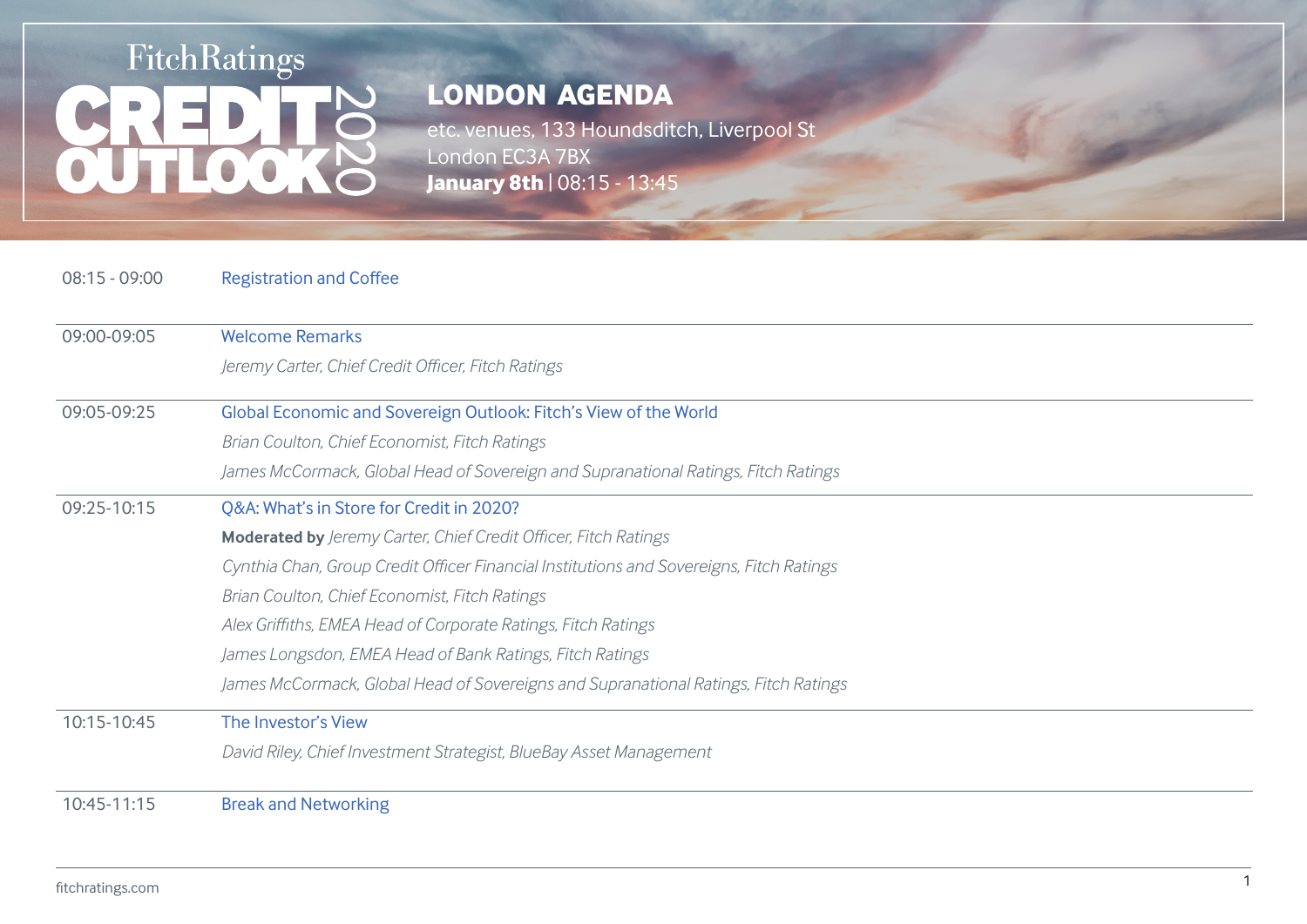# **FitchRatings** LO O

## **LONDON AGENDA**

etc. venues, 133 Houndsditch, Liverpool St London EC3A 7BX **January 8th** | 08:15 - 13:45

11:15-12:00 European Financial Institutions Outlook

*Research, M&G Investments* 

**Moderator:** *Olivia Perney, Co-Head Western* 

**Panelists:** *David Covey, Head of Financials Credit* 

*Claudia Nelson, Senior Director, European Banks,* 

*Mark Young, EMEA and APAC Head of Non-Bank* 

*European Bank Ratings, Fitch Ratings*

*James Longsdon, EMEA Head of Banks,* 

*Financial Institutions, Fitch Ratings*

#### European Corporate Outlook: These Aren't The Risks You Are Looking For

*Alex Griffiths, EMEA Head of Corporate Ratings, Fitch Ratings*

#### **Key Topics**

- Risk heatmap what could really hurt EMEA corporates
- Cyclical and secular trends
- The 'BBB' question
- Sector trends and outlooks

#### Stream 1 Stream 2 Stream 2 Stream 3 Stream 3 Stream 3 Stream 3 Stream 3 Stream 3

#### High Yield & Leveraged Credit: Fundamentals & Distortions - Why This Cycle is Different

*Ed Eyerman, EMEA Head of Leveraged Finance, Fitch Ratings*

*Jane Gray, European Head of Research, Covenant Review*

#### **Key Topics**

- Peak multiples and covenant erosion
- How slower growth anchors funding conditions while challenging asset quality
- Bonds & loans are converging and competing
- Similarities and distinctions between the US & Europe

### **Key Topics**

*Fitch Ratings*

*Fitch Ratings*

- Earnings headwinds and turning credit cycle how concerned should bondholders be?
- Issuance, pricing and ratings implications of maturing recovery and resolution plans and other regulatory change
- Misconduct or cyber & tech risks which poses the greatest risk?
- Where are upgrades and downgrades most likely in 2020? Where could we be surprised?
- Prospects for M&A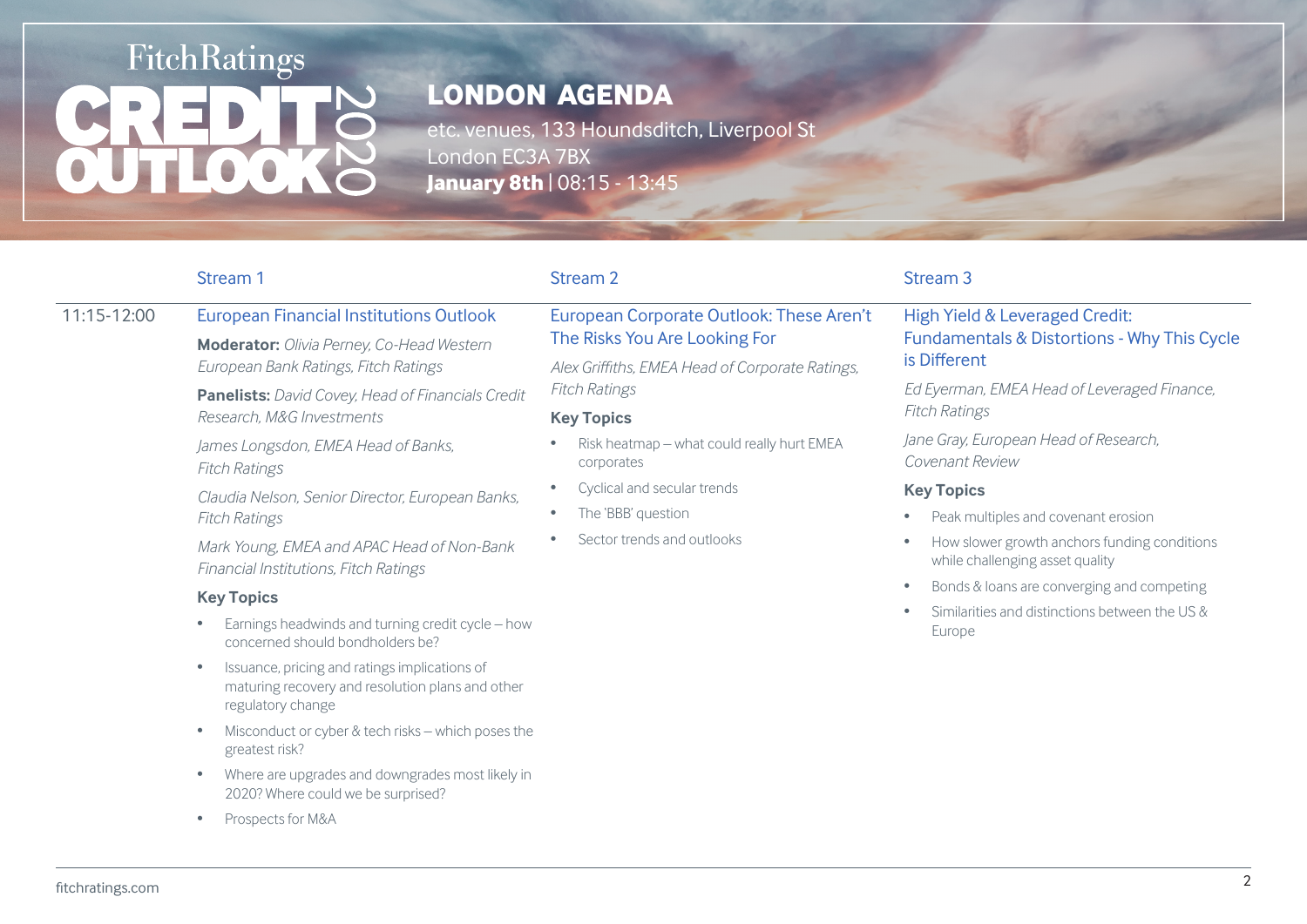# FitchRatings **OUTLOO**

# **LONDON AGENDA**

etc. venues, 133 Houndsditch, Liverpool St London EC3A 7BX **January 8th** | 08:15 - 13:45

|             | Stream 1                                                                                                             | Stream 2                                                                                           | Stream <sub>3</sub>                                                                                          |
|-------------|----------------------------------------------------------------------------------------------------------------------|----------------------------------------------------------------------------------------------------|--------------------------------------------------------------------------------------------------------------|
| 12:00-12:45 | <b>ESG Risks in Financial Institutions: Why They</b><br><b>Matter for Ratings</b>                                    | <b>ESG Risks in Non-Financial Corporates:</b><br><b>What's All The Fuss About?</b>                 | Leveraged Loans and CLOs: Vulnerabilities<br>and Risk to Global Financial Markets                            |
|             | Moderator: Sabine Bauer, Group Credit Officer,<br>Financial Institutions EMEA, Fitch Ratings                         | Moderator: Andrew Steel, Global Head of<br>Sustainable Finance, Fitch Ratings                      | Moderator: Malika Kesra, European Bureau Chief,<br>Capital Structure                                         |
|             | <b>Panelists:</b> Monsur Hussain. Head of Financial<br>Institutions Research, Fitch Ratings                          | <b>Panelists:</b> Peter Archbold. Head of Natural<br>Resources and Commodities, Fitch Ratings      | Panelists: Cynthia Chan, Group Credit Officer<br><b>Financial Institutions and Sovereigns, Fitch Ratings</b> |
|             | Christian Scarafia, Co-Head Western                                                                                  | Alex Griffiths, EMEA Head of Corporate Ratings,                                                    | Brian Coulton, Chief Economist, Fitch Ratings                                                                |
|             | European Bank Ratings, Fitch Ratings                                                                                 | <b>Fitch Ratings</b>                                                                               | Ed Eyerman, EMEA Head of Leveraged Finance,<br><b>Fitch Ratings</b>                                          |
|             | Rebecca Self, Chief Financial Officer, Sustainable<br>Finance, HSBC<br><b>Key Topics</b>                             | Madeleine King, Co-Head of European Credit<br>Research, Legal and General Investment<br>Management |                                                                                                              |
|             |                                                                                                                      |                                                                                                    | Jane Gray, European Head of Research, Covenant Review                                                        |
|             |                                                                                                                      |                                                                                                    | Matthias Neugebauer, EMEA Head of Structured                                                                 |
|             | Pros & cons and pitfalls from focusing on                                                                            | Marina Petroleka, Global Head of Industry Research<br>at Fitch Solutions                           | Credit, Fitch Ratings                                                                                        |
|             | sustainability                                                                                                       |                                                                                                    | <b>Key Topics</b>                                                                                            |
|             | Conduct risk: what impact on ratings?<br>٠                                                                           | Josef Pospisil, Head of EMEA Utilities and                                                         | Similarities and differences to the last re-leveraging cycle                                                 |
|             | Considering ESG in governance and risk appetite<br>setting<br>How ESG performance impacts Fitch's credit<br>analysis | Transportation, Fitch Ratings                                                                      | for leveraged credit, CLOs and the banking system?                                                           |
|             |                                                                                                                      | <b>Key Topics</b>                                                                                  | Have post-crisis market structures and regulation                                                            |
|             |                                                                                                                      | addressed financial system risk or created new ones?<br>Data consistency and availability          |                                                                                                              |
|             | Do disclosures tell us enough? What's coming up?                                                                     | What matters more for credit - the E, the S, or<br>the G?                                          | How would eroding corporate credit quality<br>transmit to the broader financial system?                      |
|             |                                                                                                                      | Sector trends for 2020 and beyond                                                                  | Should credit investors assume that global central<br>banks will come to the rescue?                         |

### 12:45 -13:45 Lunch & Meet the Analysts

*You will have the opportunity for more in-depth discussions with Fitch's senior analysts over lunch*